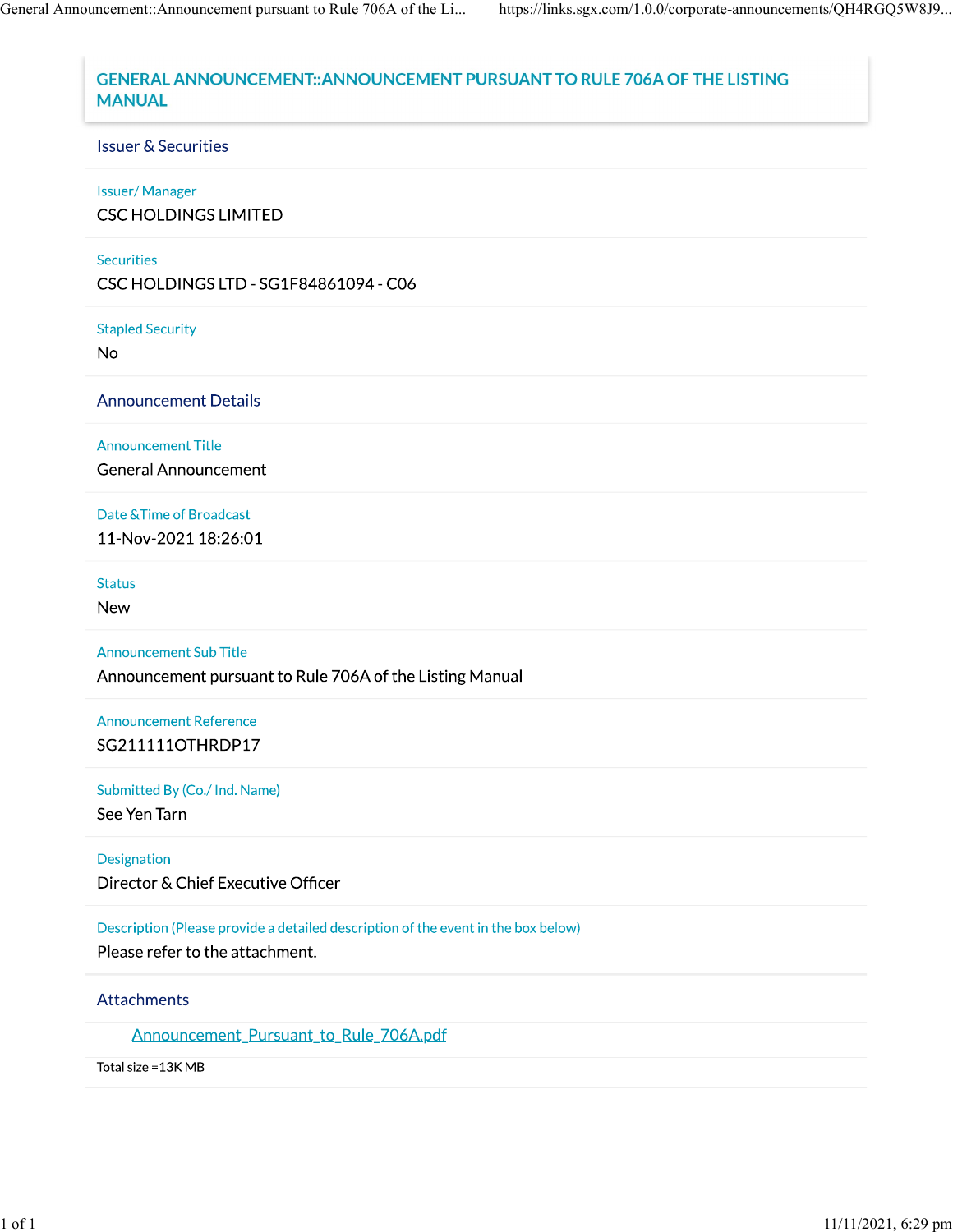

## **ANNOUNCEMENT PURSUANT TO RULE 706A OF THE LISTING MANUAL**

CSC Holdings Limited (the "**Company**" and, together with its subsidiaries, the "**Group**") wishes to announce the following transactions that occurred during the six months ended 30 September 2021 pursuant to Rule 706A of the Listing Manual of Singapore Exchange Securities Trading Limited ("**Listing Manual**"):

## **1. Increase in shareholding of a subsidiary**

As previously announced on 7 May 2021, a minority shareholder of ICE Far East Pte. Ltd. and its subsidiaries ("**ICE**") exercised his option under the shareholder's agreement dated 16 May 2011 ("**SHA**") to sell his remaining 15% equity interest in ICE for a cash consideration of \$3,370,000 to THL Foundation Equipment Pte. Ltd. ("**THLFE**"), a 55% owned subsidiary of the Group ("**Exercise of Put Option**"). The consideration was determined based on 15% of 90% of the unaudited consolidated net asset value of ICE as at 31 March 2021, in accordance with the SHA. The net asset value of the 15% equity interest of ICE as at 31 March 2021 was approximately \$3,746,000.

THLFE has paid \$3,292,000 to the minority shareholder in two tranches in May and July 2021. The parties further agreed that the remaining \$78,000 is to be paid on the earlier of (i) 31 December 2023 or (ii) the date of finalisation of ICE's tax assessment with the local tax authorities.

The Exercise of Put Option was completed in July 2021 and, following this, ICE Far East Pte. Ltd. became a wholly subsidiary of THFLE. The Group's effective interest in ICE has thus increased from 46.75% to 55%.

For further details, please refer to the Company's announcements dated 7 May 2021 and 9 July 2021.

## **2. Acquisition of interest resulting an associate become a subsidiary**

On 28 September 2021, the Group acquired the remaining 52.5% effective equity interest in Coldhams Alliance Pte. Ltd. ("**CA**") for a cash consideration of S\$23,000, which has been fully paid. The cash consideration was negotiated at arm's length and on a willingbuyer willing-seller basis, after taking into consideration the unaudited net asset value of CA as at 31 August 2021. The net asset value of the 52.5% effective equity interest of CA as of 31 August 2021 was S\$27,000. The acquisition was completed in September 2021. Following this, the Group's effective equity interest in CA increased from 47.5% to 100%.

All relevant transactions set out in this announcement were funded by internal resources.